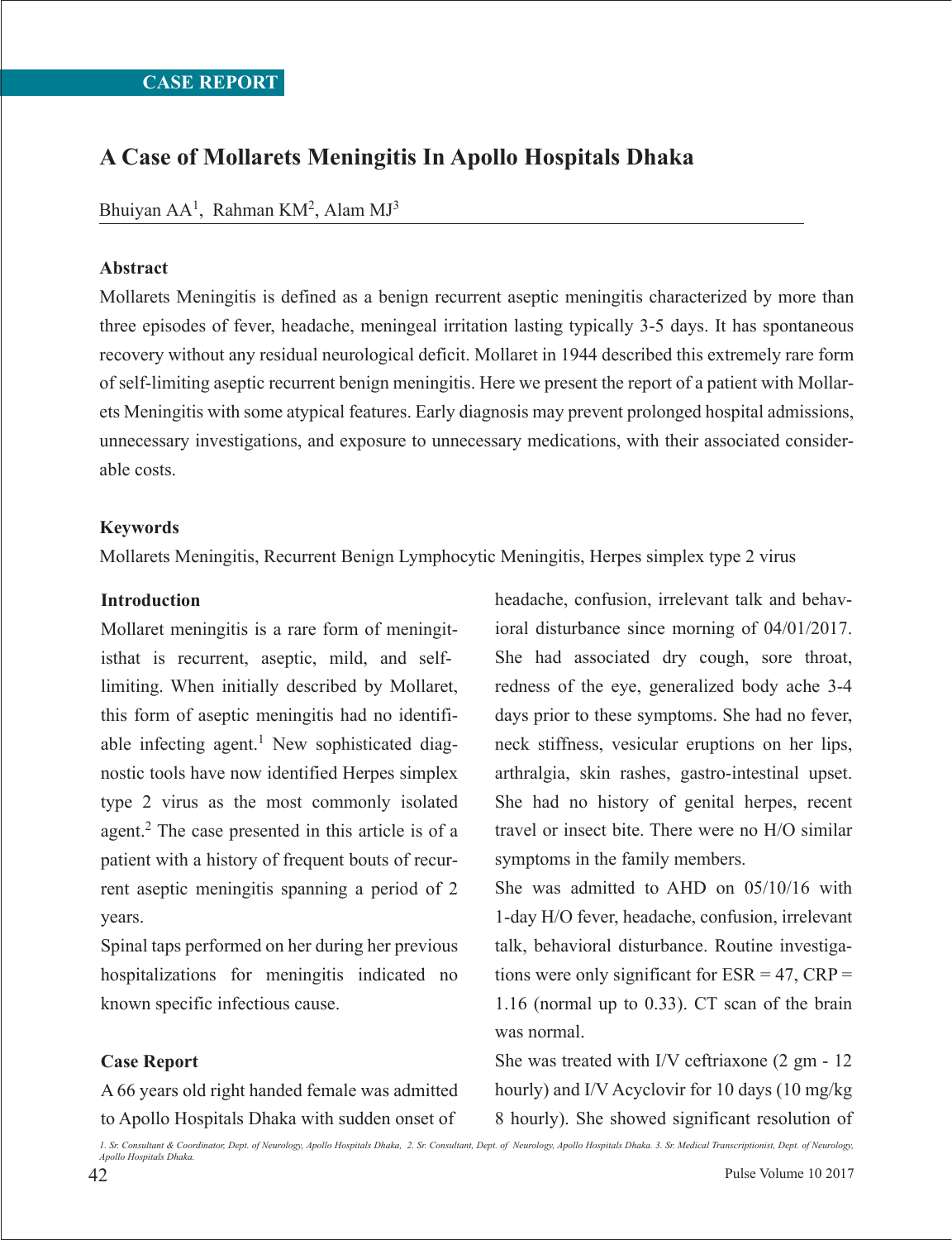her symptoms from 4th day.

She also had two other episodes in last 2 years with similar symptoms. Last attack occurred 1 year ago. She was treated in a local Hospital.

On examination, her vitals were found as follows: Pulse: 106/minute, regular, BP: 110/70 mmHg, temperature: 99.4\*F, respiratory rate: 16/minute, SpO2: 100 % on room air.

Neuro examination showed patient was restless and confused. She was responding inappropriately to simple questions and her speech was slurred. Cranial nerves, motor, sensory and reflexes showed no abnormality. Neck stiffness was present.

Eyes was congested without any skin rashes, lymphadenopathy or organomegaly. Other

systemic examination was unremarkable.

Patient had H/O hypertension, ischemic heart disease, coronary stenting, recurrent respiratory tract infection and UTI. Past surgical history was significant for surgery of small intestine for carcinoid tumor in 2008 and surgery for nephrolithiasis.

She has no H/O alcohol intake, smoking, recreational drug use. She is a retired famous film actress of 60's and 70's.

# **Investigations:**

CBC, ESR, Electrolytes, CRP, LFT was normal. S. ANA was negative. Serum Herpes 1 and 2 was negative (Serum / Throat).

Drug abuse profile -unremarkable. MRI of Brain – Normal. CT scan of PNS: sinusitis.

| Date       | Protein            | Glucose            | <b>Cell Count</b>                                      | <b>Combined</b><br><b>Bacterial</b><br>Antigen | <b>PCR</b> for<br><b>Viral</b><br><b>Marker</b> | <b>PCR</b> for<br>TB |
|------------|--------------------|--------------------|--------------------------------------------------------|------------------------------------------------|-------------------------------------------------|----------------------|
| 04.01.2017 | $71 \text{ mg/dl}$ | $63 \text{ mg/dl}$ | 75 cells/mm <sup>3</sup><br>(Neutrophil)<br>$95\%$     | Negative                                       | Negative                                        | Negative             |
| 05.10.2016 | 106<br>mg/dl       | 73.8<br>mg/dl      | $115$ cells/mm <sup>3</sup><br>(Neutrophil)<br>$99\%)$ | Negative                                       | Negative                                        | Negative             |

**Table I: Results of CSF studies on 2 occasions**

She was treated with I/V Acyclovir 10 mg/kg 8 hourly for 8 days and I/V Ceftriaxone was discontinued after 3 days. She had complete recovery without any deficit. She was discharged home with oral Acyclovir.

## **Discussion**

Recurrent Benign Lymphocytic Meningitis

(RBLM) is a rare illness that manifests as a benign, recurrent form of aseptic meningitis and is characterized by as few as 3 to at least 10 episodes of fever and meningism lasting 2–5 days, followed by spontaneous recovery.<sup>1,3</sup> There is significant patient-to-patient variability regarding the time to recurrence; it may vary from weeks to months or even years. Over time,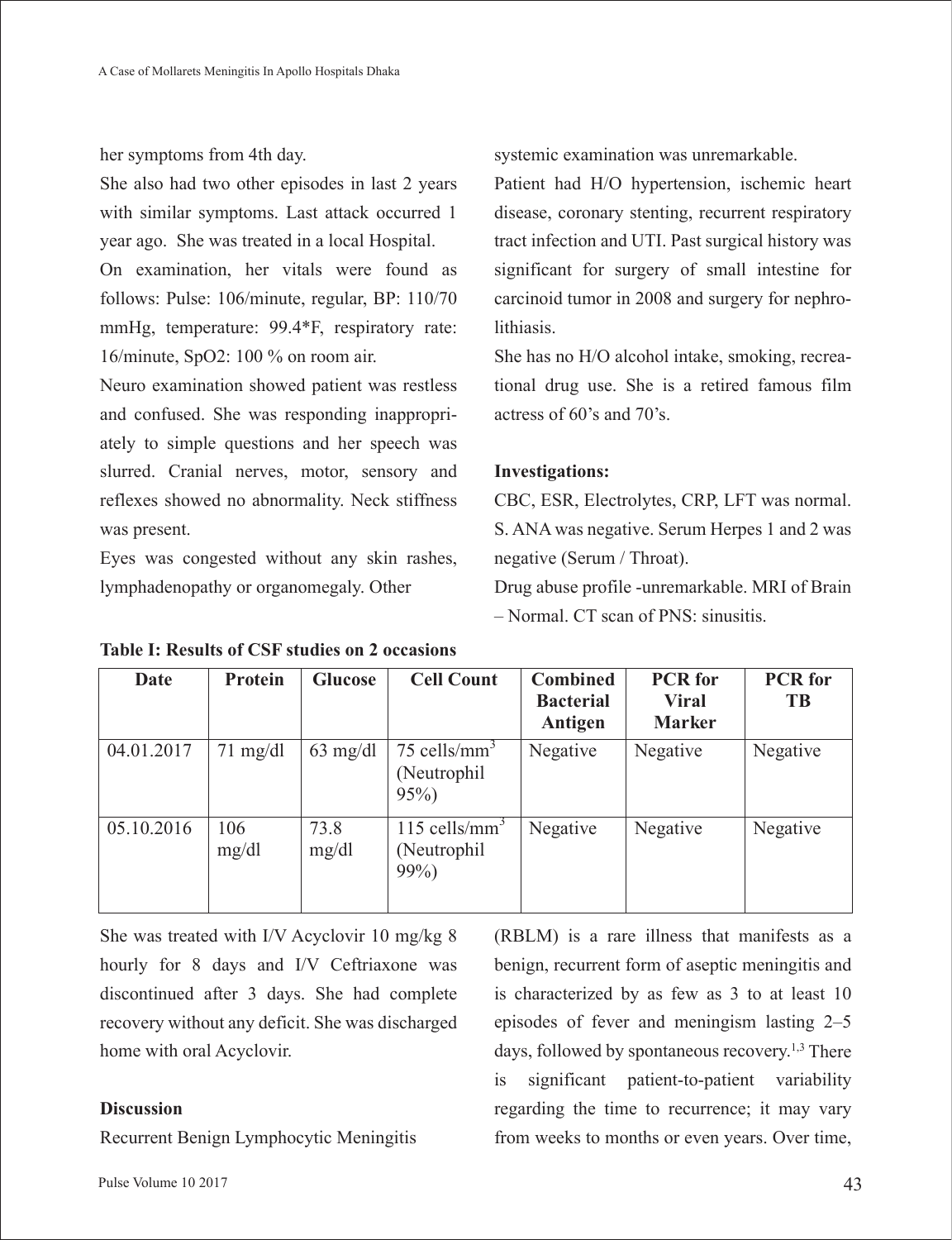recurrences become less common, although data from prospective studies that support this opinion are limited. Indeed, some studies suggest that patients who have <3 episodes of meningitis should not receive a diagnosis of RBLM.4

The patient described in our case report was an elderly lady had four episodes of fever, headache, confusion and behavioral disturbance lasting 3-5 days with complete resolution of symptoms without any residual neurological deficit. She had the episode mostly associated with sore throat. CSF examination in the 2 episodes recorded in AHD showed mild protein elevation, normal glucose level, neutrophilic leukocytosis with negative PCR for viruses (including Herpes) and TB. CT scan and MRI of the Brain was normal. Serology for Herpes virus 1 and 2 was negative.

This patient fulfilled the criteria proposed by Bruyn et al<sup> $6$ </sup> for the clinical diagnosis: recurrent attacks separated by being symptom-free weeks or months, spontaneoush remission of symptoms and signs, recurrent episodes of severe headache, meningismus, and fever. Clinical and pathologic evidence of infectious meningitis were absent.

As shown in earlier multiple studies patient is a female, where it is more common.

She had 4 attacks in the last two years of similar symptoms with complete resolution of symptoms in 3-5 days without any residual neurological deficit. CSF studies was unusual as it was showing neutrophilic leukocytosis and was PCR negative for Herpes 1 and 2 viruses.

Patients with RBLM present with acute onset of

headache that can be severe, as well as fever, photophobia, and meningism. The episodes are painful but self-limited. Signs and symptoms reach maximum intensity within a few hours of onset. Each episode typically lasts 1–3 days, but one report recorded persistence of symptoms for 3 weeks with subsequent recurrences every few weeks.<sup>5</sup>

Approximately one-half of patients have transient neurological manifestations, including seizures, hallucinations, diplopia, cranial nerve palsies, or altered levels of consciousness. These symptoms are transient and, if they persist, a diagnosis of RBLM should be excluded.

Several findings are obvious from different reviews. There was a predominance of females (female to male ratio= 26:15), the mean age of the patients was approximately 35 years, and the number of episodes ranged from 3 to 8.4, 6,7

From the available case reports, we determined that RBLM is most frequently caused by HSV-2 andmuch less frequently by HSV-1.4, 8

Other viruses, such as Epstein-Barr virus, coxsackievirus and echoviruses, have been implicated as causes of recurrent meningitis; however, data to support this condition have not been rigorously collected.3 Not all patients have an established pathogenesis. HSV-1 usually colonizes the trigeminal ganglia during the latent period, but it can be found in other dorsal root ganglia, as well. In contrast, HSV-2 usually colonizes the sacral sensory ganglia during the latent period.9,10 The reactivation of HSV-1 results in herpes labialis or, less frequently, in stomatitis, keratoconjunctivitis or genital herpes. The reac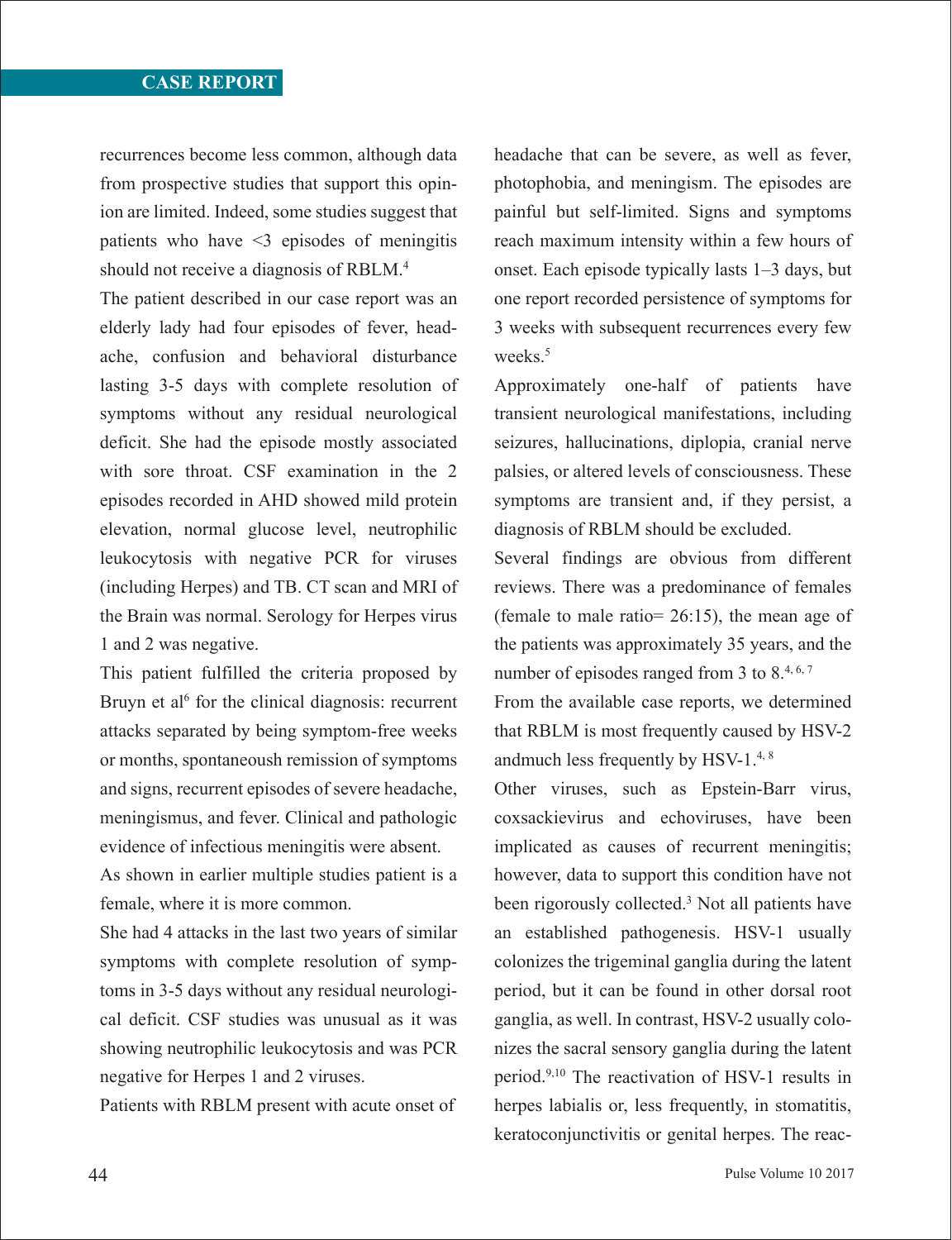The reactivation of latent HSV-2 results in recurrent genital herpes. For both viruses, reactivation is more frequently associated with asymptomatic infection and viral shedding in the absence of symptoms. The predominant, characteristic CSF abnormality is a lymphocytic pleocytosis. Some investigators have proposed that RBLM is different from Mollaret meningitis, because the former tends to cause initial CSF lymphocytic predominance, and the latter causes initial polymorphonuclear pleocytosis followed by lymphocytic predominance.4

The appearance of large granular plasma cells is considered to be the hallmark of Mollaret meningitis.<sup>7</sup>

These cells can be demonstrated by Papanicolaou's stain and are usually evident during the first 24 h of the illness, but then they disappear quickly.

They may also be absent in CSF. Protein levels in CSF are mildly elevated, and the glucose level is usually normal. The CSF cell count and results of blood chemistry tests are comparable to those associated with other aseptic meningitides with a lymphocytic predominance.4

Analysis of CSF by PCR for HSV DNA is considered to be the gold standard for diagnosis. However, other etiologies should additionally be sought at the time of initial patient evaluation. In the study by Tedder et al.<sup>4</sup>, 85% of the patients had a result positive for HSV DNA by PCR of their CSF sample. One patient had HSV-1 infection, and 10 patients had HSV-2 infection.

The presence of the HSV antibodies in CSF does not confirm the diagnosis, because the bloodbrain barrier may be inflamed, which allows HSV antibodies to penetrate the CSF. Culture of the CSF for HSV is usually and not surprisingly negative.11, 12

Historically, acyclovir has been used for treatment and suppression of HSV infection.<sup>12-14</sup> RBLM is a benign, self-limited illness; however, acyclovir has been administered as therapeutic treatment, as well as for the suppression of recurrences. Some investigators do not think acyclovir therapy alters the natural course of the illness.14 Administration of intravenous acyclovir (5–10 mg/kg every 8 hours for 7–10 days) has putatively resulted in rapid resolution of infection. More recently, because of improved pharmacokinetics, second - generation anti- herpetic drugs - valacyclovir and famciclovir - have been shown to be efficacious for the management of genital herpes.

Both medications have been used to treat patients with RBLM and, as noted below, to provide long-term suppressive management of infection.

As would be expected, episodic therapy would not likely influence subsequent recurrences. Regardless of the medical history of those individuals with a diagnosis of HSV-2 RBLM who have been proven to have the illness, counseling about genital herpes and the possibility of transmission of infection should be a component of treatment.